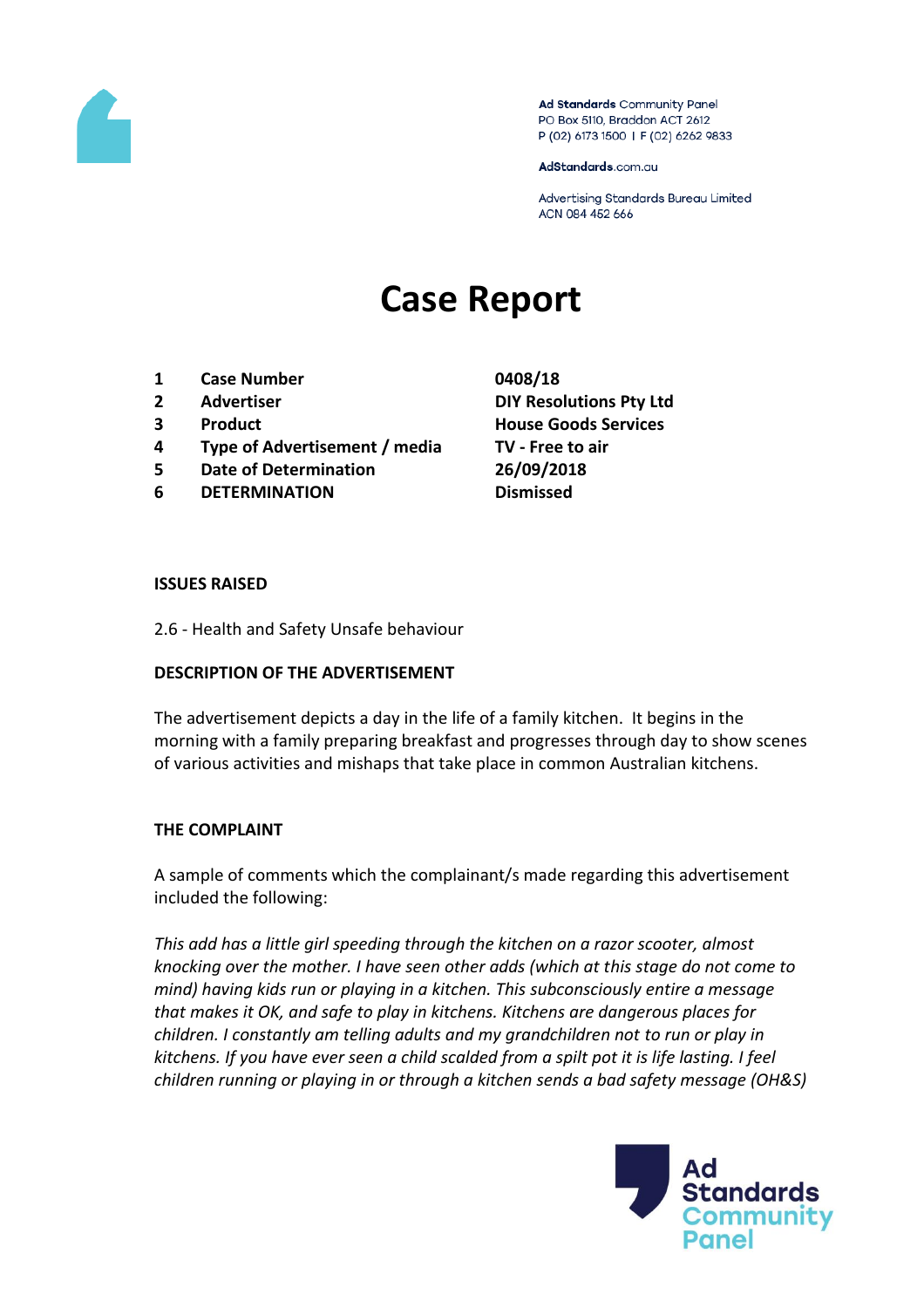

## **THE ADVERTISER'S RESPONSE**

Comments which the advertiser made in response to the complainant/s regarding this advertisement include the following:

*At kaboodle we share the complainant's concern over the safety of children, not just in kitchens, but indeed in every area of the house. That is why our business ensures that every element of our construction meets and often exceeds Australian safety requirements. It's something we take very seriously, which is demonstrated through our product's solid construction, fixing methods and overall structural warranty.*

*To the complaint at hand; as with nearly every contemporary kitchen newly constructed in Australia, they are almost always adjoined to the living areas of modern Australian homes. 'Open plan living' is the common parlance used to describe this highly sought after living format.*

*Naturally this makes it nearly impossible to segregate family members from areas that some consider 'hazardous', and of course it is up to every safety conscious Australian to protect children, and adults, accordingly in those areas.*

*This is precisely why we refrained from showing families boiling water while children use their toys in the vicinity. That would indeed be irresponsible as the complainant suggests.*

*Instead, we showed an Australian mother, about to serve up a plate of food that represents no danger to the child, who is then surprised by the unexpected arrival of the child on what is perhaps one of the most common toys found in Australian homes today; the scooter. We also note the child is wearing a safety helmet whilst playing on the scooter, seemingly having arrived from playing outdoors.*

*Dropping a plate of food is perhaps the most common kitchen mishap imaginable, and in our view, is representative of everyday life for families. Once again, we were sure not to represent a dangerous item being held by the mother, such as a pot of boiling water as the complainant suggests, nor any dangerous items on the benchtop that could lead to injury of the child, or mother, during the encounter.*

*As to the other many possibilities that can happen in a family kitchen, where kids and family members intersect in what is the rough and tumble of family life, the commercial in question, in our view, does not at any point, demonstrate or exhibit deliberately dangerous or uncommon behaviour.*

**THE DETERMINATION**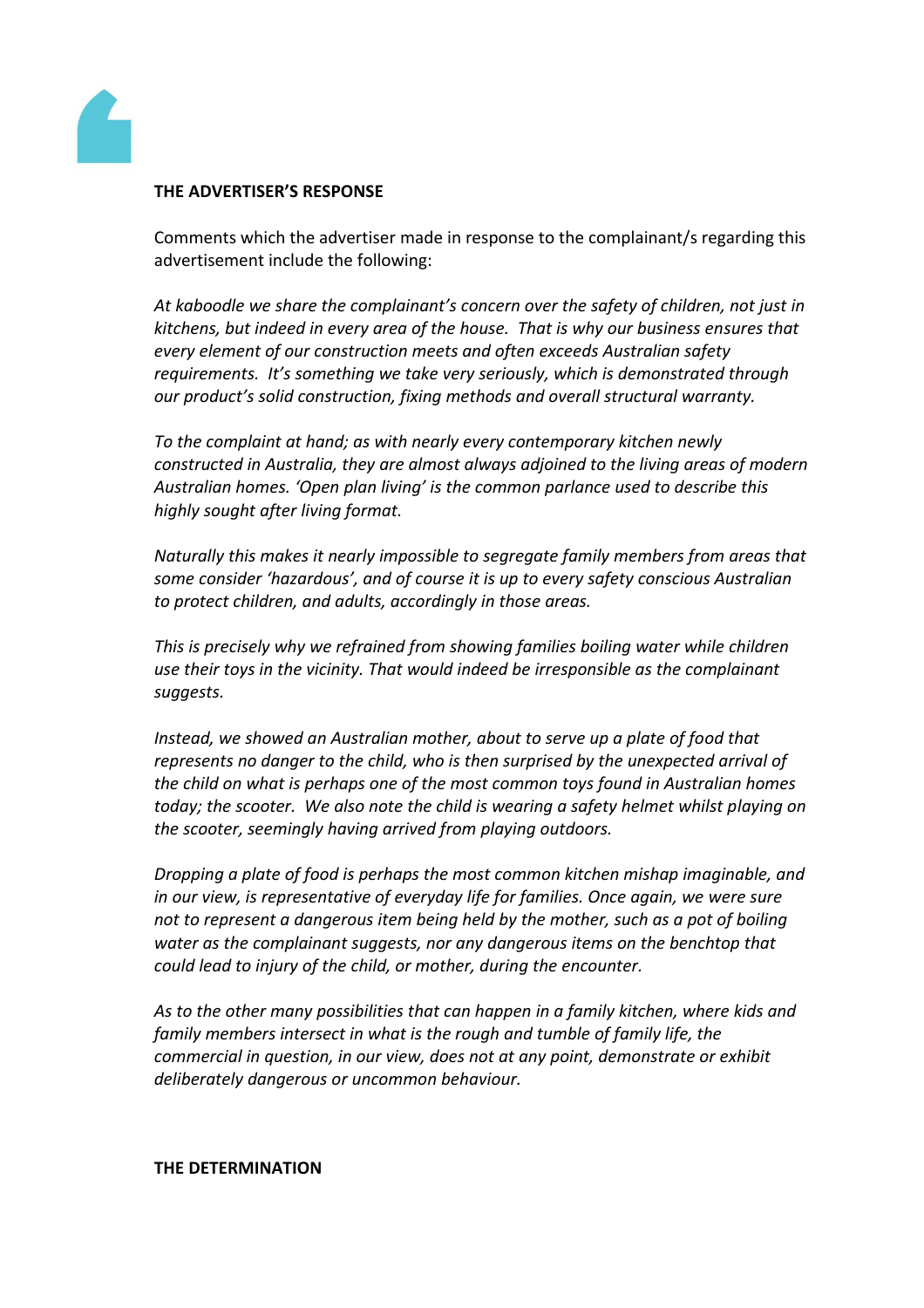

The Ad Standards Community Panel (the Panel) considered whether this advertisement breaches Section 2 of the AANA Code of Ethics (the Code).

The Panel noted the complainant's concerns that the advertisement features unsafe behaviour.

The Panel viewed the advertisement and noted the advertiser's response.

The Panel considered Section 2.6 of the Code. Section 2.6 of the Code states: "Advertising or Marketing Communications shall not depict material contrary to Prevailing Community Standards on health and safety".

The Panel noted the advertisement features a family in the kitchen at various points throughout the day, including a scene where a young girl rides her scooter through the kitchen, surprising her mum who is shown to drop a plate.

The Panel noted the complainant's concern that the advertisement gives the message that it is OK to play in kitchens, which is unsafe.

The Panel noted the advertiser's response that the advertisement is representative of life in everyday families and does not show any behaviour that is unsafe.

The Panel considered that that the depiction of a child riding a scooter through a kitchen is consistent with the message of the advertisement that kitchens are a family space where accidents and mess can happen.

The Panel considered that the kitchen is depicted as part of an open-plan design, and it appears as though the young girl may have just come in from outside.

The Panel considered that the advertisement does not depict the child engaging in any activity that is clearly unsafe, or that could lead to injury of the child or anyone else.

The Panel considered that most members of the community are unlikely to find that the advertisement would encourage other children to ride scooters through kitchens, rather they would understand that the message of the advertisement is that a busy family space is an example of everyday life in a family home.

In the Panel's view most members of the community would be unlikely to view this advertisement as promoting unsafe behaviour.

The Panel considered that the advertisement did not depict material contrary to Prevailing Community Standards on health and safety. The Panel determined that the advertisement did not breach Section 2.6 of the Code.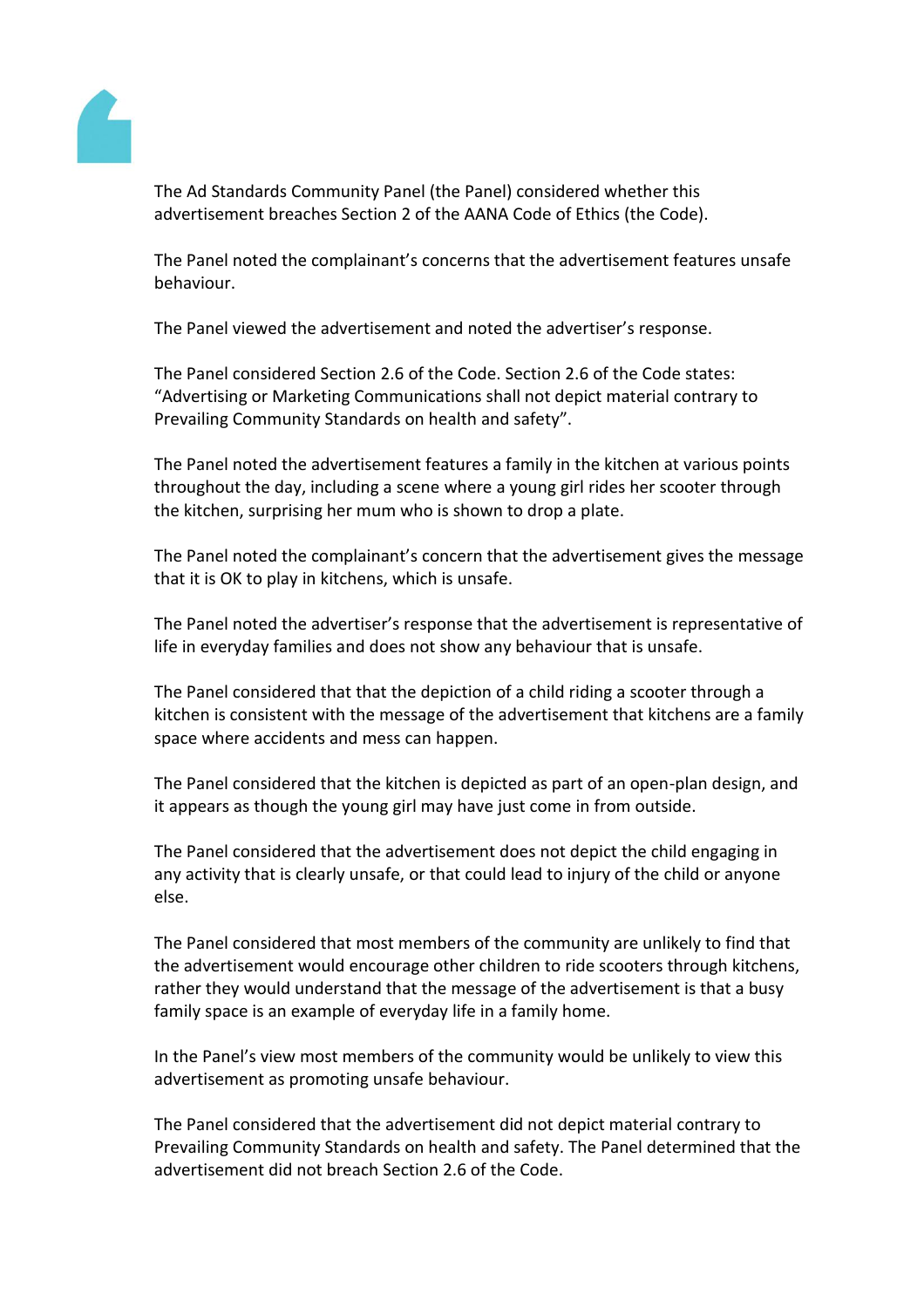

Finding that the advertisement did not breach the Code on other grounds, the Panel dismissed the complaint.